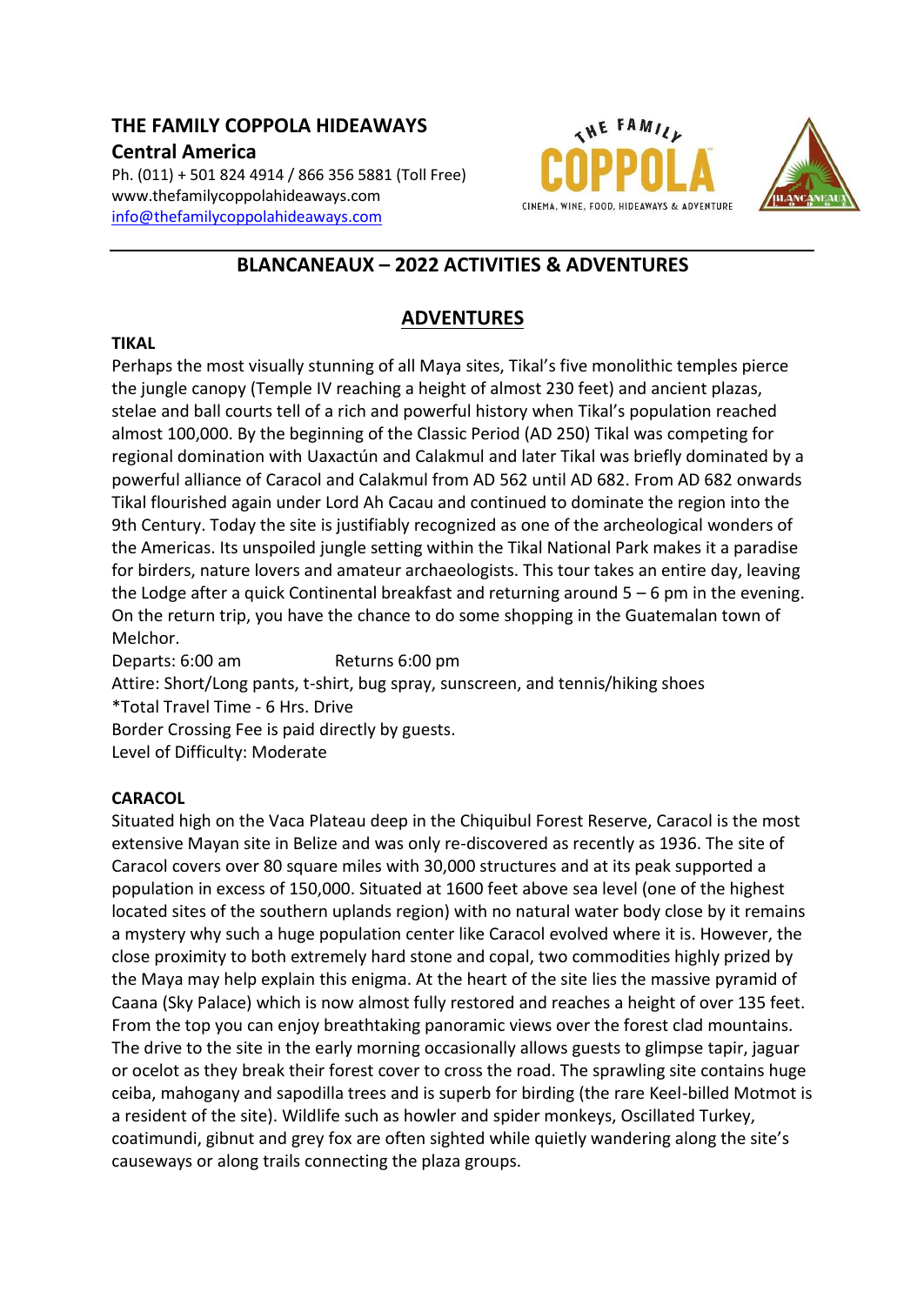Departs: 8:30 am Returns: 3:30 pm Attire: Long pants, t-shirt, bug spray, sunscreen, tennis/hiking shoes \*Total travel time - 3 Hrs. Drive Level of Difficult: Moderate

# **CARACOL, RIO FRIO CAVE & RIO ON POOLS**

This tour is an ideal combination of the Mountain Pine Ridge Reserve Tour and the tour of Caracol. After picnic lunch at Caracol, we drive back towards the Lodge, stopping at the Rio Frio Cave, and finishing our tour at the Rio On Pools, just as you are ready for a wonderful dip in the cooling pools of the Rio On.

Departs: 7:30 am Returns 4:30 pm

Attire: Long pants, t-shirt, bug spray, sunscreen, tennis/hiking shoes and swimwear \*Total travel time - 3.5 Hrs. Drive

Level of Difficulty: Moderate

### **XUNANTUNICH**

Driving back down the mountain and through the town of San Ignacio, we head to the village of San Jose Succotz, where we take a hand-cranked ferry over the Mopan River to the site of Xunantunich (Maiden of the Rock). Xunantunich flourished during the Classic-period and appears to have survived the Maya 'collapse' to remain an important population center until around AD 1000. The site has 5 main plazas, although only 3 plazas are evident to visitors today. Dominating the site is El Castillo, rising to over 120 feet. A steep, but short climb to the top is highly recommended. This vantage point provides a breathtaking panoramic view of the surrounding Mopan and Belize River valleys, as well as Guatemala to the west. You will also get a close look at the restored portion of two unique stucco friezes. The visitor's center and small museum are excellent and there are many small restaurants in the area serving authentic local food, or you may choose to bring along a picnic lunch and eat at the site.

Departs: 8:00 am Returns: 2.00 pm Attire: Short/Long pants, t-shirt, bug spray, sunscreen, and tennis/hiking shoes \*Total travel time - 3 Hrs. Drive Level of Difficulty: Moderate

# **XUNANTUNICH COMBINATION TOURS**

*Xunantunich is in the heart of Cayo District close to San Ignacio. There are many different sites of interest close by both natural, and archeological. Here are some suggestions:*

# **XUNANTUNICH, CAHAL PECH & CHOCOLATE MAKING TOUR**

Located on a hill overlooking San Ignacio, Cahal Pech is a medium-sized but major Mayan center. Situated on top of an acropolis on the Macal River, the center of Cahal Pech consists of 34 structures in a small area of only 2 acres. A visitors' Center contains artifacts and a reconstructed model of the site. Ajaw Chocolate is a local family owned business which offers a hands-on experience of the traditional chocolate making process while learning about its humble origin and the importance to the Maya Heritage. Departs: 8.00 am Returns 4:00 pm Attire: Short/Long pants, t-shirt, bug spray, sunscreen, and tennis/hiking shoes

\*Total travel time - 3.5 Hrs. Drive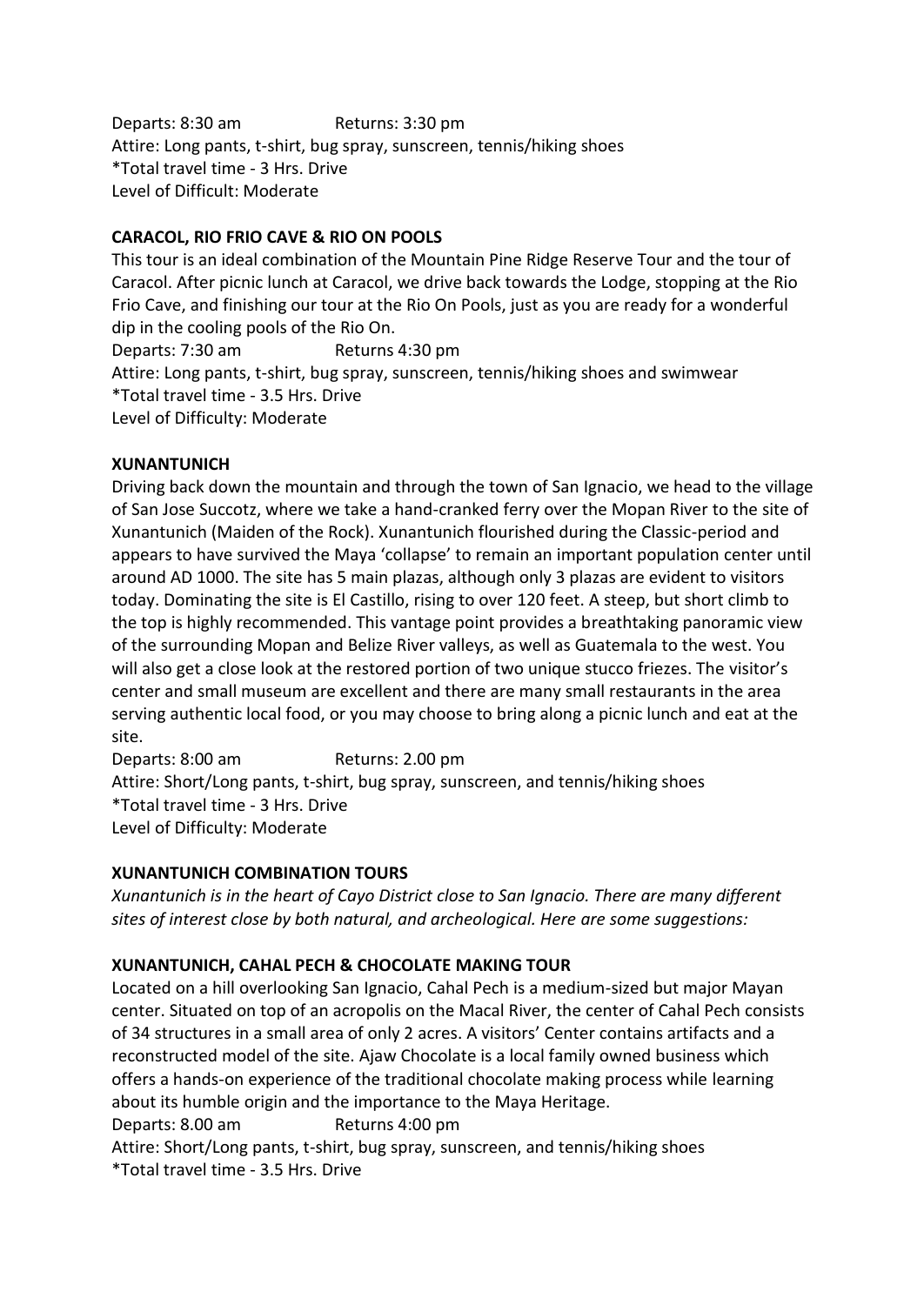Level of Difficulty: Moderate

## **CAYO DISTRICT SHOPPING TOUR**

Here's a good chance to visit some of the local craft shops in the area. Among the stops is a visit to the Magana's Zactunich Maya Art Gallery & Gift Shop, famous for traditional slate carvings. We will then visit the bustling town of San Ignacio and visit the village shops, enjoying lunch in town. An open-air market takes place each Saturday morning where Mennonites and farmers sell their produce; a good opportunity to purchase local honey, jams and habanero sauces. Before leaving San Ignacio you have the opportunity to visit the Iguana Hatchery or partake in an actual Marie Sharp Pepper, jams and jellies tasting or even the opportunity to participate in a local rum tasting experience with the famous award winning One Barrel rum of Travelers Limited.

Departs: 7:45 am Returns: 3:00pm Attire: Short/Long pants, t-shirt, bug spray, sunscreen, and tennis/hiking shoes \*Total travel time - 3.5 Hrs. Drive Level of Difficulty: Easy

# **ACTUN TUNICHIL MUKNAL (ATM) CAVE**

Ranked as one of the Top 10 Caves in the world By the National Geographic Magazine, the cave trips starts with an hour and a half drive from Blancaneaux Lodge followed by a 40 minute trek through the Tapir Mountain Nature Reserve to the Cave Entrance. ATM Cave is only recommended for those of an adventurous spirit who have a good level of fitness. The underground stream flows out of the cave entrance and it's necessary to take a short swim into the cave (water depth is about 12 feet). About 3 hours is spent in the cave and it is necessary to squeeze through some tight spaces and climb over rocks to reach the different levels. The rewards are worth it. Two small carved stelae are located above the stream, one carved in the shape of an obsidian blade and the other a stingray spine. On the next level lies the cave's most famous occupant, the crystal maiden, an ancient victim of ritual sacrifice probably from the Late Classic Period.

Departs: 7:45am Returns: 4:30pm

Attire: Tennis shoe or water shoes, pair of socks, Swim shorts, T-shirt, and a dry change of clothing for the drive back. Swimsuits only are not allowed as it is a sacred cave.

\*Total travel time - 3.5 Hrs. Drive & 1.5 Hrs. Hiking

Must be over 11 years old and 48" tall.

Level of Difficulty: Moderate

#### **CRYSTAL CAVE**

Crystal Cave (also known as Mountain Cow Cave) is located in the St Herman's Blue Hole National Park (about a 2-hr drive from Blancaneaux). When you arrive at the park, you will be given your equipment (helmets and headlights), and after a quick pit stop, you start a 1 hr hike: an easy 15-20 minute walk followed by a vigorous uphill walk. Good walking shoes are a must, and you should be prepared to get muddy and dirty. Although this is a dry cave, it is very dark, humid and muddy inside. At the entrance of the cave there is a steep decline where you will have to balance your way down or glissade on the loose soil for a few minutes. This is followed by some rappelling to get down into the belly of the cave. Passing through a small flat space, you enter the Fertility Chamber, where the guide spends about 10-15 mins explaining its importance. From here, you will be exploring for about 1½ hours,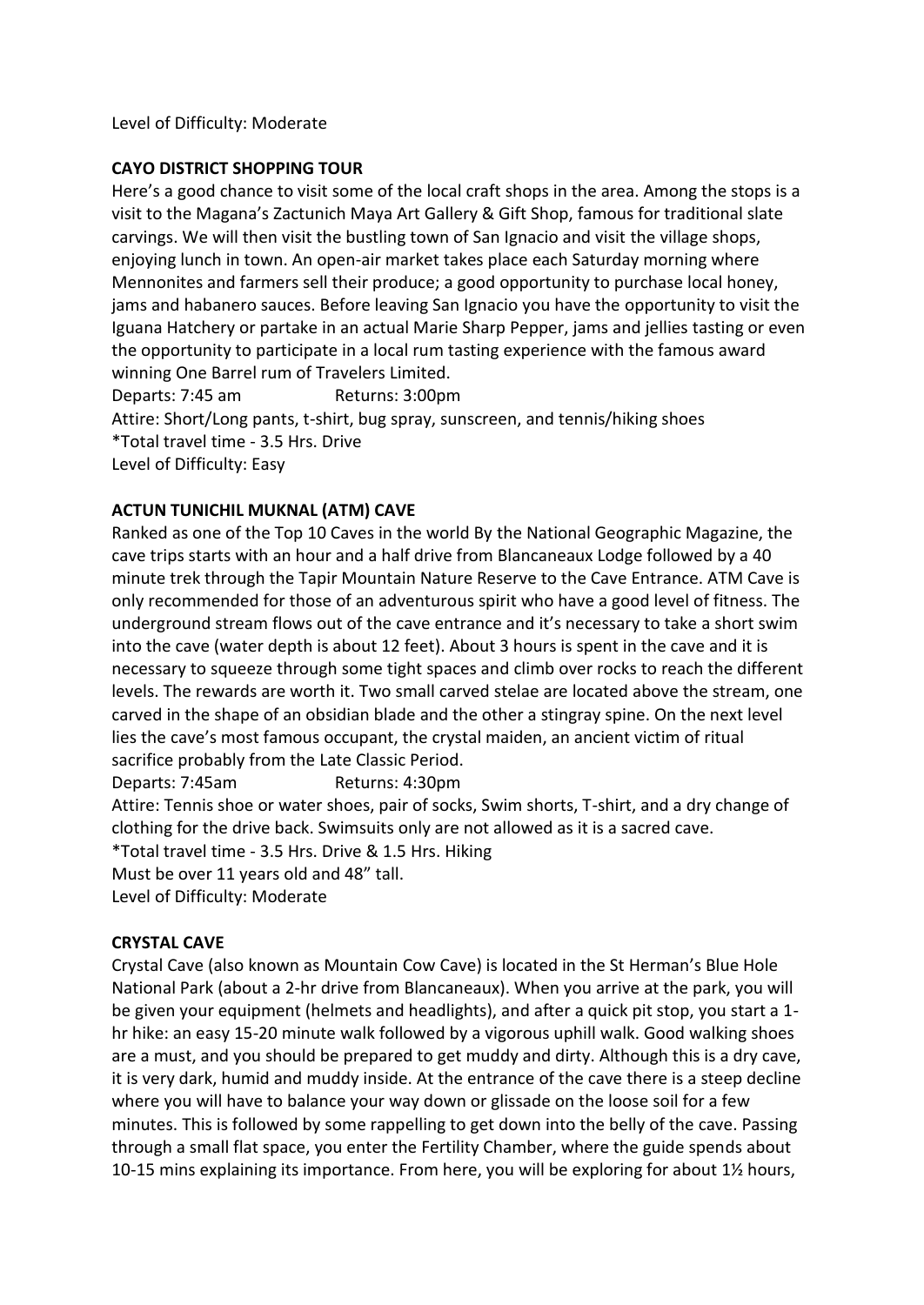moving uphill on slick rocks, and using a lot of your upper body strength (Be prepared to be a little sore the next day). Inside the cave, there are many stalactites and stalagmites, broken pottery scattered around, bone fragments and even a collapsed skull. You reach a large open area/chamber where you can take a rest and have your snack and water. If you wish to continue further to "Wonderland", you will continue on a 30 minute hike inside where you can see the crystalline formations glittering from your headlamps and formations clustered close together disappearing into the blackness. A reminder that before entering "Wonderland", you will need to remove your shoes and either walk in socks or bare feet. Socks are preferred as the ground is uneven and a bit rough. After making your way back to the large chamber your guide will spend a few minutes with you in silence in total darkness. **Other notes:**

After exiting the cave, guests can change into their clean pair of clothes or head over to the Inland Blue hole for a quick refreshing dip before lunch. Without swimming you should be back at the property at around 5:00pm or approximately 6pm if swimming is included. This tour can also be done en route to our sister property on the coast, Turtle Inn. Departs: 7.00am Return: 5.00 – 6.00pm Attire: Tees, preferred long cool pants, extra pair of socks, dry clothing for return, insect repellent, light snacks, and water in a backpack \*Total travel time - 4 Hrs. Drive Level of difficulty: Difficult. Must be physically fit as this is a strenuous, extreme activity.

### **BARTON CREEK CAVE**

An exciting canoe trip traveling almost two miles into a remote cave once used by the ancient Mayans as a burial site and for ceremonial purposes. The cave is adorned with stalactites and stalagmites. Mayan pottery shards and bones can be observed by the guide's spotlights. En-route to the Cave you will drive through the traditional Mennonite village of Upper Barton Creek.

Departs: 8.00 am or 1.00 pm Duration: 4 hours Attire: Shorts, T-shirts, Flip flops or water shoe, waters and Cameras \*Total travel time - 1.5 Hrs. Drive Must be 48" tall Level of Difficulty: Easy

### **BARTON CREEK CAVE TOUR WITH INTERMEDIO ZIPLINE**

For those who wish to continue the day's adventure there's the option of Zip Lining on the drive back to Blancaneaux Lodge. The Intermedio Zipline is a 45 minute to an hour tour that offers 2,573 feet of line separated in 7 runs and 12 platforms. This tour includes a short 10 minute hike through the forest that includes crossing a hammock bridge and a hydraulic lift to the lines making your way back to where you started Departs: 8:00 am Returns: 1:30 pm Departs: 1:00 pm Returns: 5:00 pm Attire: Shorts, T-shirts, Flip flops or water shoe, waters and Cameras \*Total travel time - 1.5 Hrs. Drive Must be 48" tall

Level of Difficulty: Easy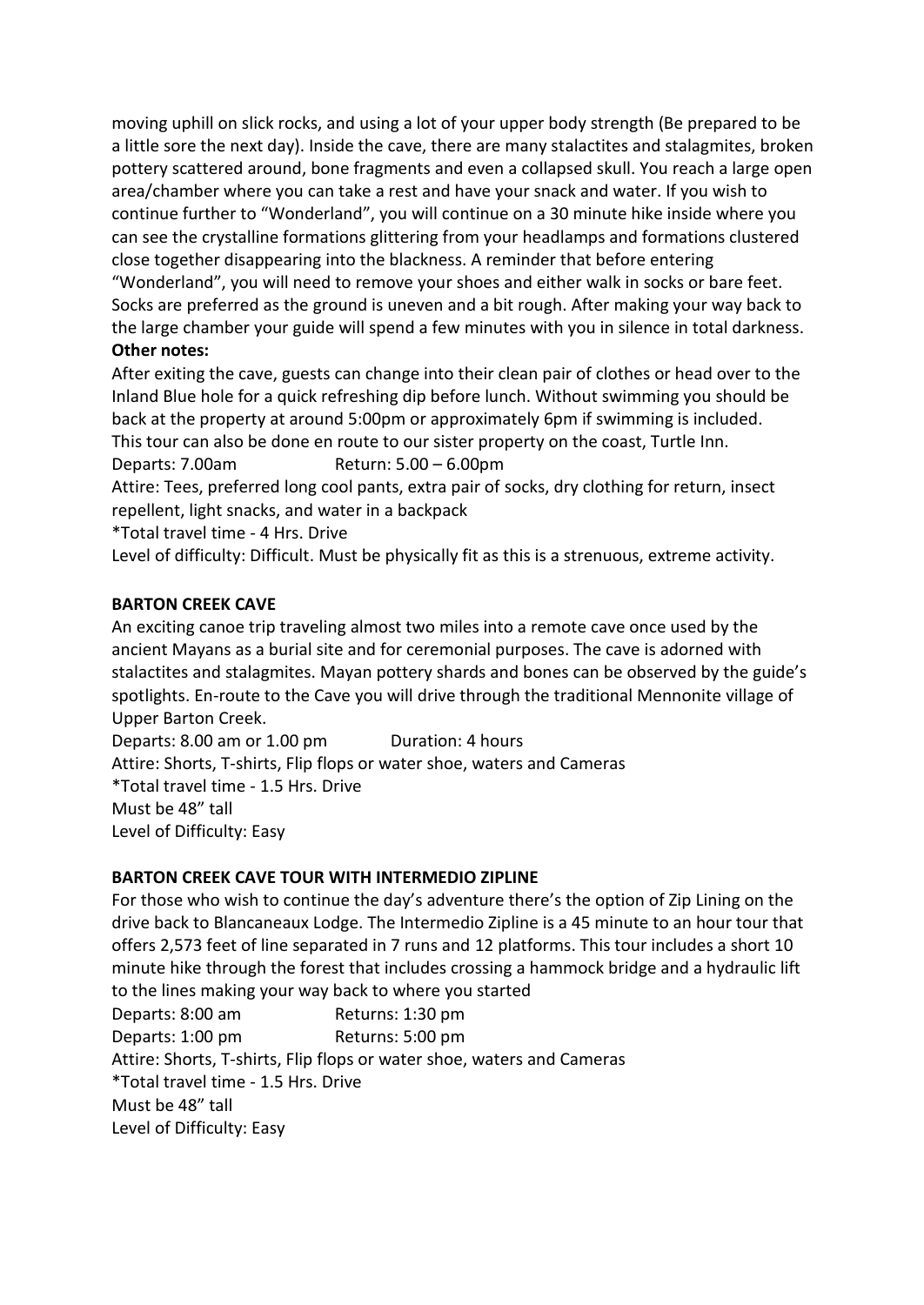#### **BARTON CREEK AND XUNANTUNICH**

Continue driving back down the mountain and through the town of San Ignacio, to the village of San Jose Succotz, where we take a hand-cranked ferry over the Mopan River to the site of Xunantunich (Maiden of the Rock).The site has 5 main plazas, although only 3 plazas are evident to visitors today. Dominating the site is El Castillo, rising to over 120 feet. A steep, but short climb to the top is highly recommended. After visiting the site, we will take you to a small restaurant in the area serving authentic local food, or you may choose to bring along a picnic lunch and eat at the site. Departs: 8:00 am Returns: 4:30 pm Attire: Attire: Shorts, T-shirts, Flip flops or water shoe, waters and Cameras

\*Total travel time- 3.5 Hrs. Drive Level of Difficulty: Moderate Must be 48" tall

### **BARTON CREEK AND MAYAN VILLAGE TOUR**

For those who wish to continue the day's adventure with an experience of the Mayan culture. There's the option of visiting a nearby village of San Antonio on the drive back to Blancaneaux Lodge. A 15 minutes' drive takes you to a rather large community of the Yucatec Mayas who now lives more urbanely. The San Antonio women's group created an exhibition to promote and keep their culture alive. A half day tour can take you through their exhibition to see and partake in pottery making and food making. You can also partake in the food making if you wish.

### **BARTON CREEK AND CAYO SHOPPING TOUR**

A great opportunity to explore the neighboring towns, combine this tour and visit some of the local craft shops in the area. Among the stops is a visit to the Magana's Zactunich Maya Art Gallery & Gift Shop, famous for traditional slate carvings. We will then visit the bustling town of San Ignacio and the village shops, enjoying an authentic local lunch in town. Departure: 8:00 am Return: 3:30 pm Attire: Attire: Shorts, T-shirts, Flip flops or water shoes (cave), waters and Cameras \*Total travel time - 3.5 Hrs. Drive Must be over 48" tall for cave visit Level of Difficulty: Easy

#### **GREEN HILLS BUTTERFLY FARM**

Located just 30 minutes away from the Lodge, The Green Hills Butterfly Farm features dozens of different species of Belizean butterflies. A perfect short getaway for kids to enjoy seeing a variety of colorful butterflies and learn about their life cycle at different stages. Attire: Shorts, T-shirts, sunscreen, repellant, flip flops or comfortable shoes, cameras and water bottle.

\*Total travel time - 1 Hr. Drive Level of Difficulty: Easy

#### **ANGEL FALLS XTREME ZIPLINE**

Nestled halfway along the unparalleled landscape of the Hummingbird Highway, is a setting surrounded by the palpitating lushness of the Maya Mountains. In Belize's overlapping puzzle of diverse tropical ecosystems, riddled by thousands of caves with miles of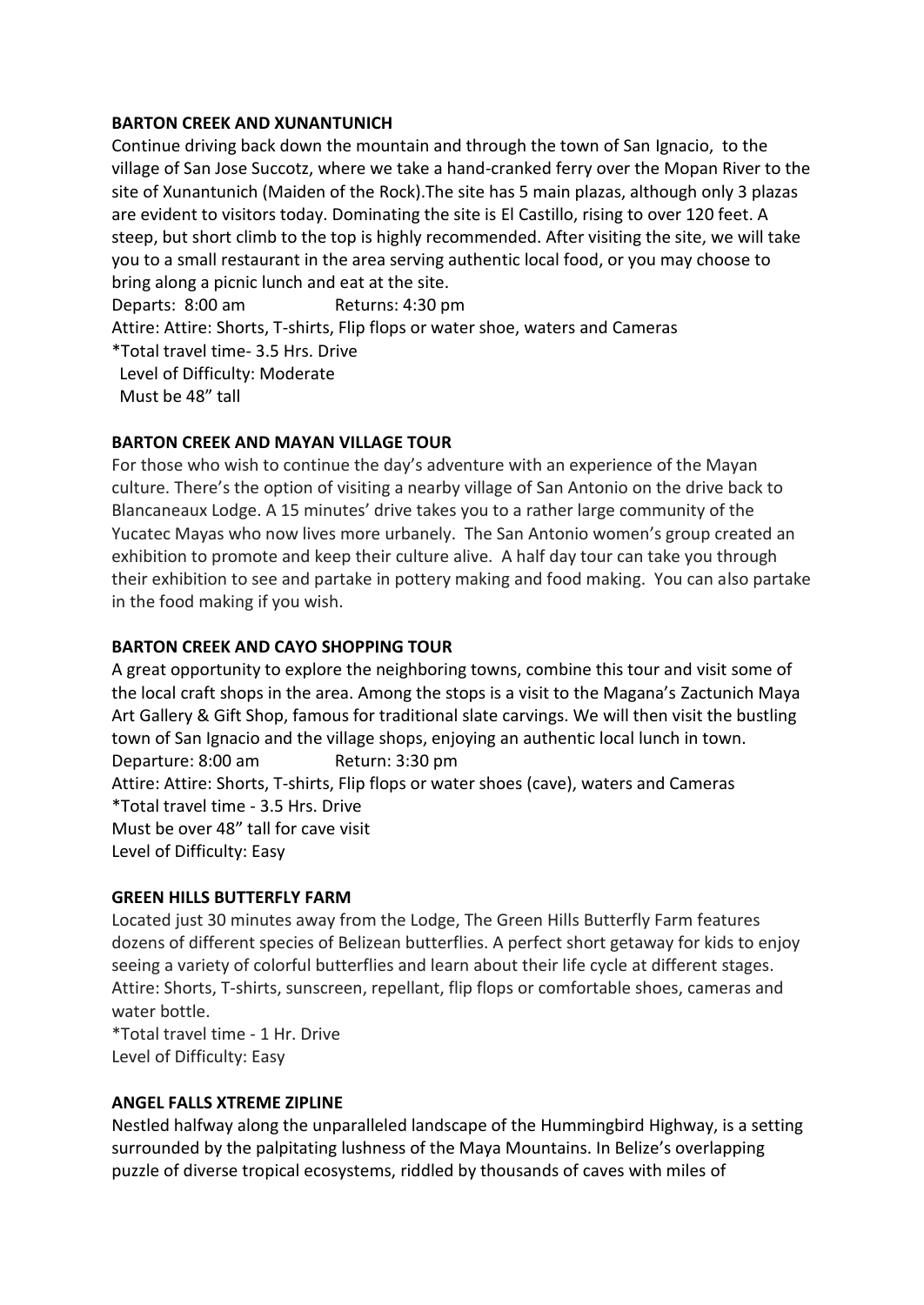underground rivers, we find the archeological wonders left behind by the ancient Maya, Angel Falls Extreme Adventures. The Xtreme Zipline consists of 8 Ziplines and 16 platforms. Your adventure begins with a quick drive to the first platform theron to the trails that take you into the forest and literally connect you to the platforms that zip line from mountain to mountain, with astonishing views of the deep valleys and gorges lined with streams and hidden pools below. Zip past waterfalls, over rainforest canopy and release the built up adrenaline with each line completed.

*NOTE: This tour is also available on transfers to/ from Blancaneaux to Turtle Inn or to Belize City. Inquire with the Concierge for details.*

Departs: 8:00 am Returns: 4:30 pm

Attire: Yoga or exercise pants preferred, tshirts, hat, sunscreen, comfortable tennis or hiking shoes, cameras. Water Bottle

\*Total travel time - 4 Hrs Drive

Kids 5-10 will have to go with a guide. Minimum weight to conduct a tour is 80 lbs. Level of Difficulty: Moderate

# **CAVES TUBING AT NO-HUCH CHE'EN**

Belize's most popular on-shore activity for cruise ships while visiting the country. In order to miss the crowds for this amazing experience, Blancaneaux Lodge offers an early morning option for all guests who wish to do this tour as a full day activity. After 2 hours' drive you stop at the No-hoch Che'en Reserve for an hour's float along the Caves Branch River and a gentle 45 minutes jungle walk to reach the starting point for cave tubing. Each participant has a special 'tube' for the float, a headlamp, life vest and 'water shoes.' The float goes through a series of huge inter-connection caves separated by open sections where the river is flanked by high jungle.

*NOTE: This tour is also available on transfers to/ from Blancaneaux to Turtle Inn or to Belize City. Inquire with the Concierge for details.*

Departs: 8.00am Returns: 4.30pm

Attire: Tees, preferred long cool pants or shorts, extra pair of socks, dry clothing for return, insect repellent, cameras.

\*Total travel time - 3.5 Hrs. Drive and 30 min. easy hike

Level of Difficulty: Easy to Moderate

Must be 48" tall

# **ACTIVITIES**

### *NATURAL HISTORY ADVENTURES*

*If you have a specific natural history interest, our team of expert guides would be happy to make suggestions for a custom nature trek. Whether it's a quest for a long anticipated entry in your lifelong birding list, or the desire to see Belize's national flower, the Black Orchid in the wild, we can help.* 

*Duration of tours and prices will depend on your interest. Check with your concierge to customize tours.*

### **FULL OR HALF DAY JUNGLE HIKE**

Follow serpentine trails across the pine savannah and through islands of broadleaf forest until the terrain gradually transforms into the steep jungle clad hills of the Elijo Panti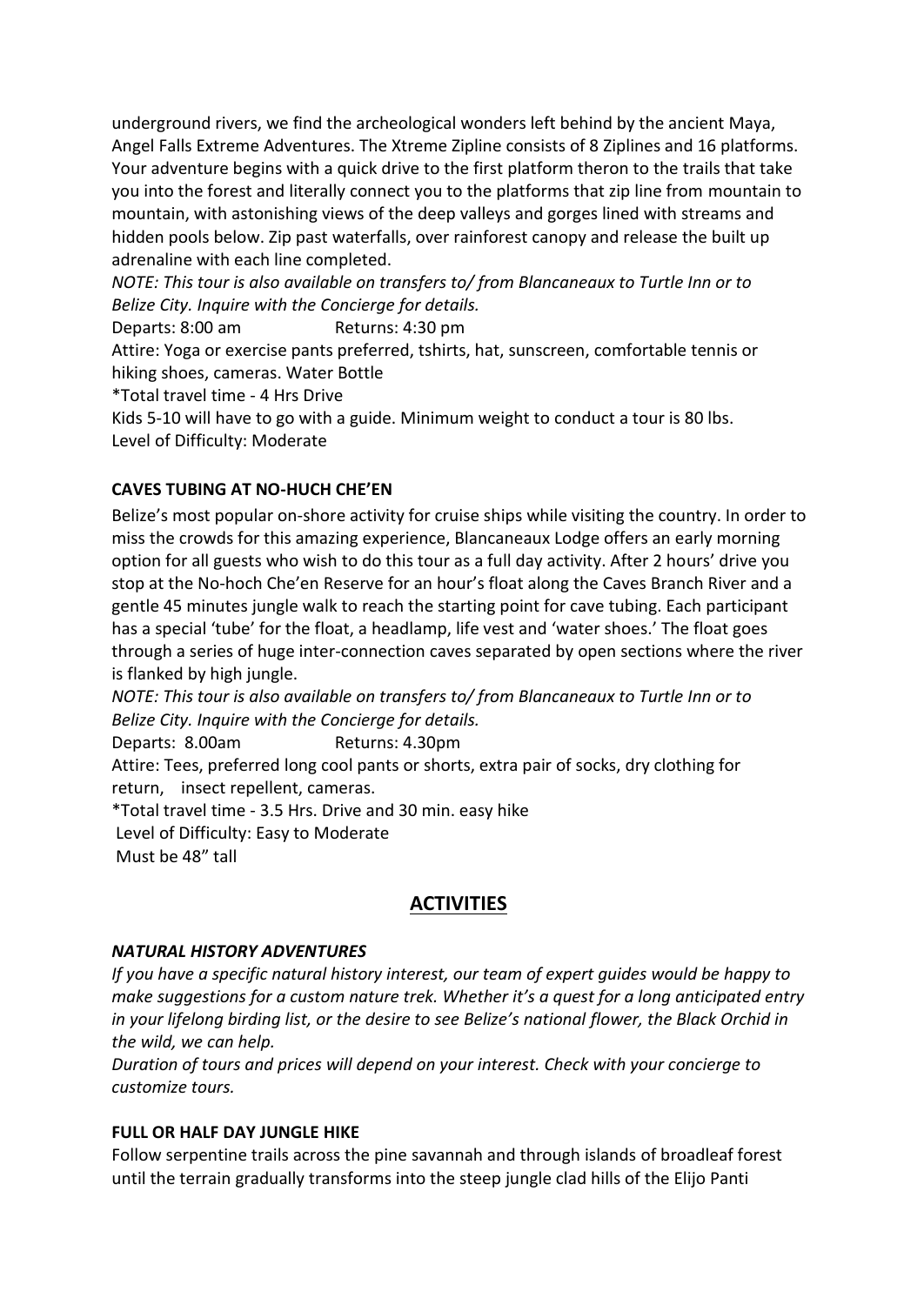National Park. With an expert guide you'll follow fresh jaguar tracks, marvel at delicate orchids and observe charismatic bird species such as the Keel-billed Toucan. Discover medicinal plants used by the ancient Maya thousands of years ago and learn their secrets with the help of your guide. After a very active half day, you take lunch beside a cooling waterfall and be refreshed by its relaxing waters. We finish off easy, meandering along old logging trails in the tropical pine forest while the sun begins to set and the hours are cooler.

#### **Full Day Hike**

Departs: 8.00am Returns: 3:30 pm

#### **Half Day Hike**

Departs: 8:00 am Returns: 12:00 pm Attire: Long pant, t-shirt, bug spray, sunscreen, tennis/hiking shoes and swimwear Level of Difficulty: Moderate to High

#### **HIKE TO BIG ROCK FALLS**

Your self-guided adventure begins alongside the Privassion Creek. Most of the hike follows a gently undulating trail that overlooks the creek and waterfalls; however, three steep climbs remind you that this is a real challenge. Make sure you take enough water along, and kindly advise the Front Desk of your departure. Keep your pace slow and easy and take the time to observe the many birds that call this reserve their home. Admire the abundant brightly colored orchids that adorn the granite rock outcroppings and that thrive in the thin soils of the savannah meadows. Relax at one of the many streams crisscrossing the trail, lie in the shade of an ancient granite outcropping and enjoy the spectacular scenery. A swift descent to the creek side and the thundering sound of pounding water indicates that you have arrived. Silently slipping into the creek you'll be instantly energized by the cool mountain water and invigorating massage provided free of charge by the massive waterfall. Guided hikes can be arranged with a concierge.

Departs: Optional, anytime before 3.00pm

Attire: Long pant, t-shirt, bug spray, sunscreen, tennis/hiking shoes and swimwear Level of Difficulty: Moderate

### **NIGHT EXPEDITION**

Departing the property before sunset, arriving at the Chiquibul Forest you can hike to an amazing birding tower. Here one can enjoy a panoramic view of the thick luscious rainforest. This is the perfect time as it is a relaxing experience to watch the sunset as different species of birds make their way back to their nests. As darkness covers the rainforest, the predators start to roam their kingdom in search of prey. As most of Belize's large mammals are nocturnal, this is your best chance to actually see them in their natural habitat. Driving from the pine forest to the rainforest at a slow and quiet pace, we stealthily search the forest for gibnut, armadillos, peccaries and other wildlife. Although seldom seen, the elusive jaguar leaves enough tracks behind for us to understand that this is his realm. Keep an open eye for our national animal the Tapir, who forages on trail-side vegetation. After a couple hours silently exploring the jungle, we have a snack by the creek under the forest canopy. On our way back, we keep vigilant for signs of a white tailed deer or the arboreal Mexican porcupine. As we slowly drive back to the lodge, there is time to marvel at the magnificent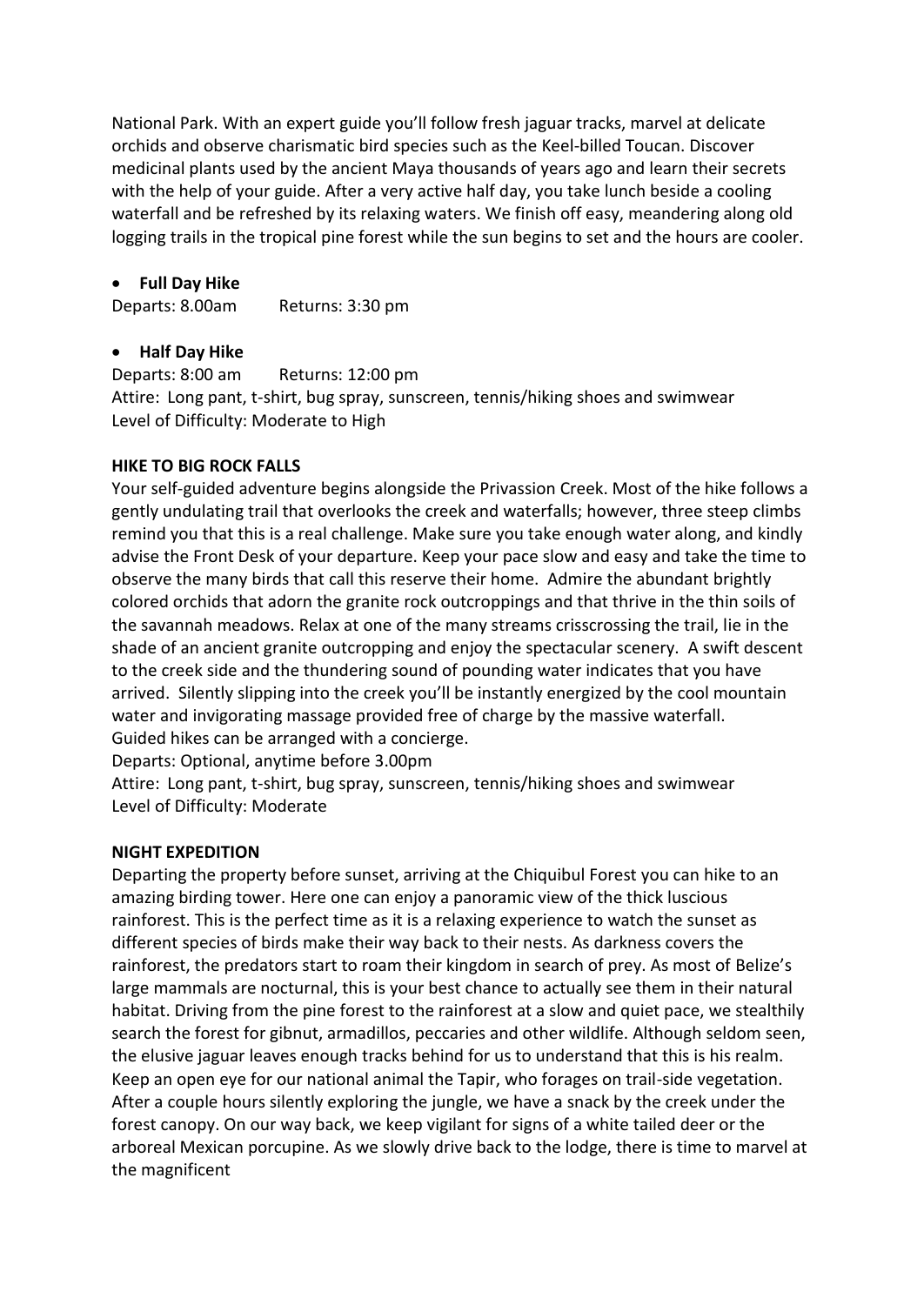clarity of the night sky. Departs: 3.30pm Returns: 8:00 pm \*Total travel time - 3.5 Hrs with couple stops Level of Difficulty: Moderate

#### **HORSEBACK RIDING**

*Explore the surrounding area on horseback. Our horseback riding tours are ideal for all riders, and even non-riders. We take care to match the rider with the most suitable horse to ensure comfort and safety. We recommend wearing long pants and sturdy shoes for comfort. Riding helmets are available. Choose from two hour to full-day tours, all suitable for beginners and experienced riders.*

#### ● **Sunrise in the Rainforest**

Take your mount as the sun rises over the forest. We will ride about 30 minutes to a rainforest. First light is an ideal time to observe a kaleidoscope of colorful birds, under a rainforest canopy of vines, palms and exotic bromeliads. You may also catch sight of a whitetail deer, coatimundi or grey fox. Brilliant butterflies and a chorus of birdsong make this the ideal start to the day. *Please request for later rides.* Departs: Depends on sunrise Duration: Approx. 2½ hours

Level of Difficulty: Easy

#### ● **Horseback Riding to Big Rock Falls**

A gentle meandering ride through the forest to hidden falls. Take a break from the saddle and swim under a cascading waterfall. Ideal for beginners or those who just want a short time in the saddle.

Departs: Optional, anytime before 3:00 pm Duration: Approx. 3 hrs. Level of Difficulty: Easy

 **Horse and Buggy Ride to Big Rock Falls** Departs: Optional, anytime before 3:00 pm Duration: Approx. 2 hrs. Level of Difficulty: Easy

### ● **Full Day Horseback Ride**

Following local trails, the terrain transforms from pine to rainforest. Once we reach the Noj Kaax Meen Elijio Panti National Park we ride under the shady canopy of the rainforest. Your guide will point out the amazing flora and fauna of the forest as we ride to Sapodilla Falls. We'll enjoy a picnic lunch and refreshing swim before riding back to the lodge. Blancaneaux Lodge also offers hiking trails and jungle treks, bird watching tours, complimentary bikes, tours of the Organic Garden and swimming in the pool or in the pristine waters of Privassion Creek. For relaxation the "Hot Pool" eases away any aches and pains from the day's activities

Departs: 8.00 am Returns: 3:00 pm Level of Difficulty: Easy

### ● **Sunset in the Rainforest Horseback Ride**

As the sun starts to dip towards the horizon we ride east into the Noj Kaax Meen Elijio Panti National Park. We'll ride to a vantage point in the moist tropical broadleaf forest, home to jaguar, tapir and ocelot. We'll enjoy the evening chorus of birdsong and as the sun sets over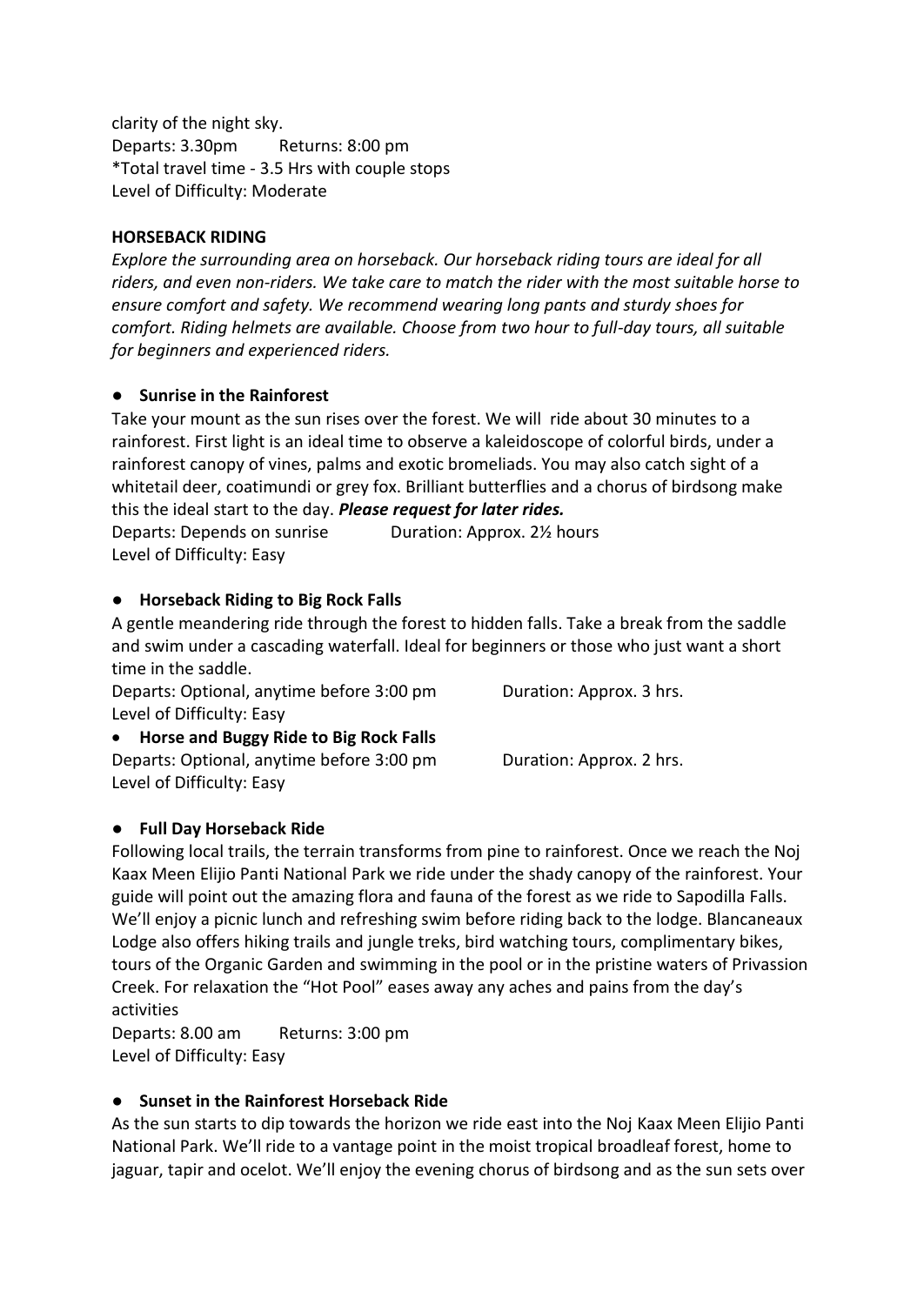| the Maya Mountains we'll ride back to the lodge. |                        |  |
|--------------------------------------------------|------------------------|--|
| Departs: Depends of time of sunset               | Duration: 2.5 - 3 Hrs. |  |
| Level of Difficulty: Easy                        |                        |  |

| • Horse & Buggy Romantic Sunset Tour |                        |
|--------------------------------------|------------------------|
| Departs: Depends on time of sunset   | Duration: 2 - 2.5 Hrs. |
| Level of Difficulty: Easy            |                        |

### **Horse and Buggy Kid's Riding Experience:**

Departs: Optional, anytime before 4:00 pm Duration: Approximately 1 hour Level of Difficulty: Easy

# **GUIDED MOUNTAIN FULL OR HALF DAY BIKING**

There's no better way to explore the diverse ecosystems of the Mountain Pine Ridge Reserve than a bike tour. Guided bike trips will take you on scenic routes and trails around the Reserve. Check with the Concierge to discuss departures times, difficulty or terrain, length of trip. The Concierge will help you match the trip to your ability. Departs: 8:00 am for half day (1-3 hours) or full day (1-6 hours) Attire: Long pants, t-shirt, bug spray, sunscreen, and tennis/hiking shoes, extra water

# **Full Day Biking**

Departs: 8:00 am Returns: 2:00 pm Level of Difficulty: Difficult

# **Half Day Biking**

Departs: 8:00 am Returns: 12:00 pm Level of Difficulty: Moderate- Difficult

# **KIDS CAMP**

Kids are welcome to have fun and give their parents a little break during vacation. Our Kids friendly lodge offers this entertaining, educational and fun program for kids of all ages. Our trained staff will engage your children in activities such as Arts & Craft, Kite Making and Kite Flying, Educational walk through the Orchid Trails & Stables, egg collection from our chicken coop, harvesting of fresh carrots to feed our horses and Barbie Trail Rides through the property.

Attire: T-shirts, long light pants preferable or shorts (apply repellent) , sunscreen, a hat or cap, comfortable tennis shoes or closed sandals. Water Bottle.

Departs: Optional anytime before 3:00 pm Duration: 2 Hrs. Level of Difficulty: Easy

# **FARM TO FORK COOKING CLASS**

Celebrate the diverse cultures of Belize with Blancaneaux Lodge's Farm-to-Fork Cooking Class. Guests can experience authentic Belizean culture through cuisine. The class begins with a behind-the-scenes tour of the resort's expansive organic garden where guests can hand pick the seasonal vegetables needed for the meal. With a selection of local dishes to choose from representing various ethnic groups of Belize, guests can work with the Lodge's professional chefs to create a feast suited to their tastes. By following these traditional